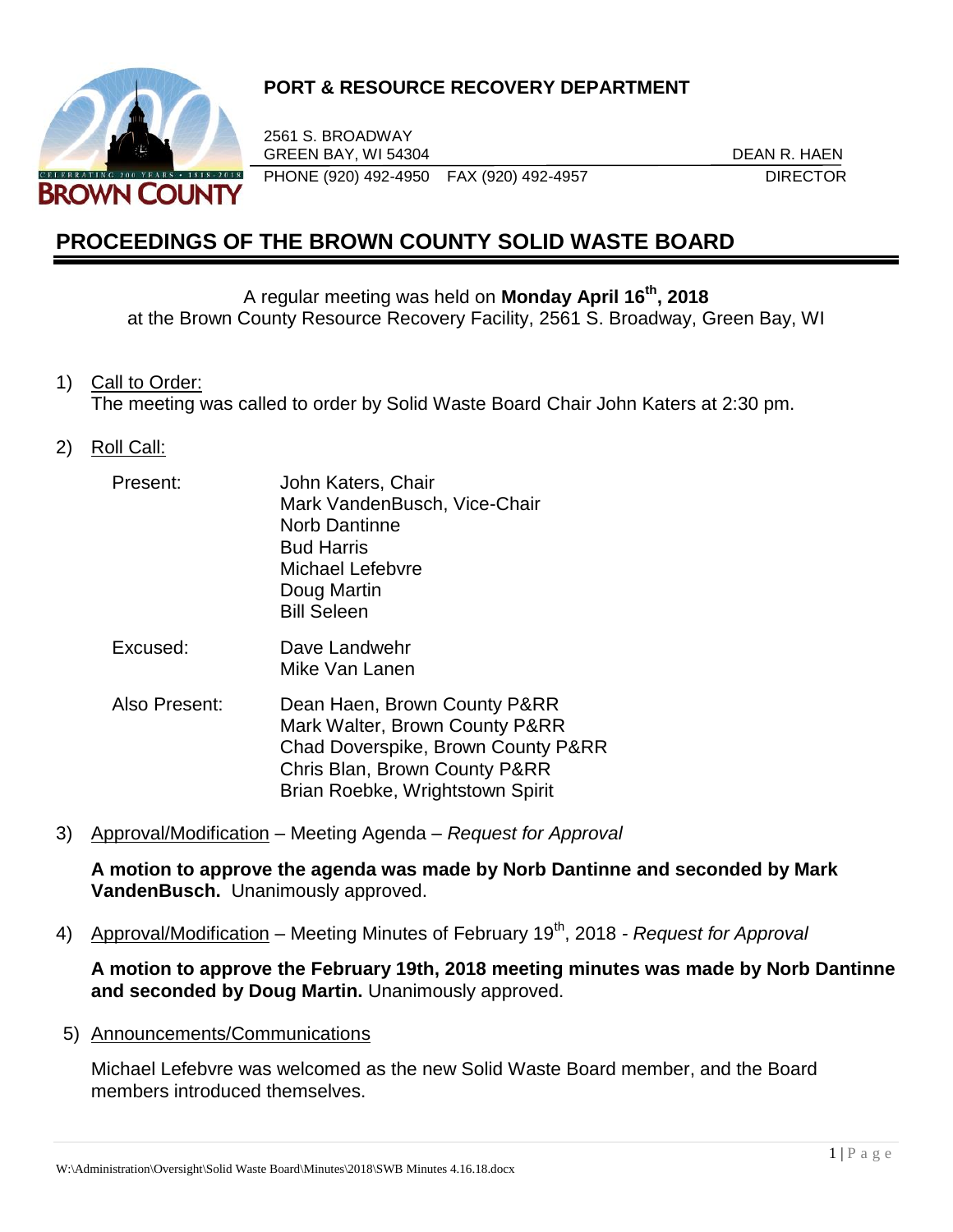The Brown County Solid Waste – East Landfill received NEW Water's Industrial Achievement Gold Award for 2017 in March.

There are two new employees at the Port & Resource Recovery department: Patti Cole-Clerk/Typist II started April 2, and Ben Hintz-Resource Recovery Technician will start April 9.

#### 6) Shingle Recycling – *Update*

Doverspike explained that because the market demand for shingles is low, SPS Roofing sent a letter to BOW that it will no longer take dirty shingles, only clean shingles. Brown County customers can recycle both clean and dirty shingles, but Outagamie County and Winnebago County only accept dirty shingles. This has resulted in termination for default of the contract.

The WC RFP received bids from four vendors, and Badger Materials Recycling came in the lowest for all three counties. Doverspike is going to issue the award to Badger Materials to take both dirty and clean shingles from Brown County's Transfer Station. SPS will complete their contract by May 1 and Badger Materials will start. The established 2018 rates and fees will still work.

#### 7) Wood Waste Recycling – *Update*

Doverspike noted that there is currently no market for wood waste so recycling of wood waste is suspended until the market is better. Wood waste will be accepted for recycling as Construction & Demolition (C&D) at C&D rates.

#### 8) HMR Collection Hours – *Update*

There was discussion evaluating the building modification, the proposal to add a  $3<sup>rd</sup>$  collection day, and how an addition collection day will affect staffing.

Chris Blan presented a survey of other hazardous waste facilities in communities with similar population and total annual drop offs per number of hours open during the year per normal staffing levels, to determine an ideal ratio of collection hours and number of personnel for the amount of traffic the facility experiences.

Options considered included: 1) adding a day for hazardous materials collection, 2) increasing the hours of current part time employees to cover the additional day, and 3) adding a new part time LTE employee which would require an organization and budget change.

The HMR Facility is taking in more materials and handling more out of county collections during existing collections hours. Adding a collection day, such as Tuesdays from 9AM to 3PM, could expand and ease residential and business collections and possibly generate more revenue.

Existing part time employees are already working full time during peak times making it difficult to increase their hours at those times. The suggestion was made to have a conversation with our current part-time employees about increasing their hours. Dean Haen noted that the department has a good retention rate with part time employees.

Two interns will be added during the summer, but peak participation extends through October. To evaluate whether to make an organization change, Blan ran the 2017 schedule with an extra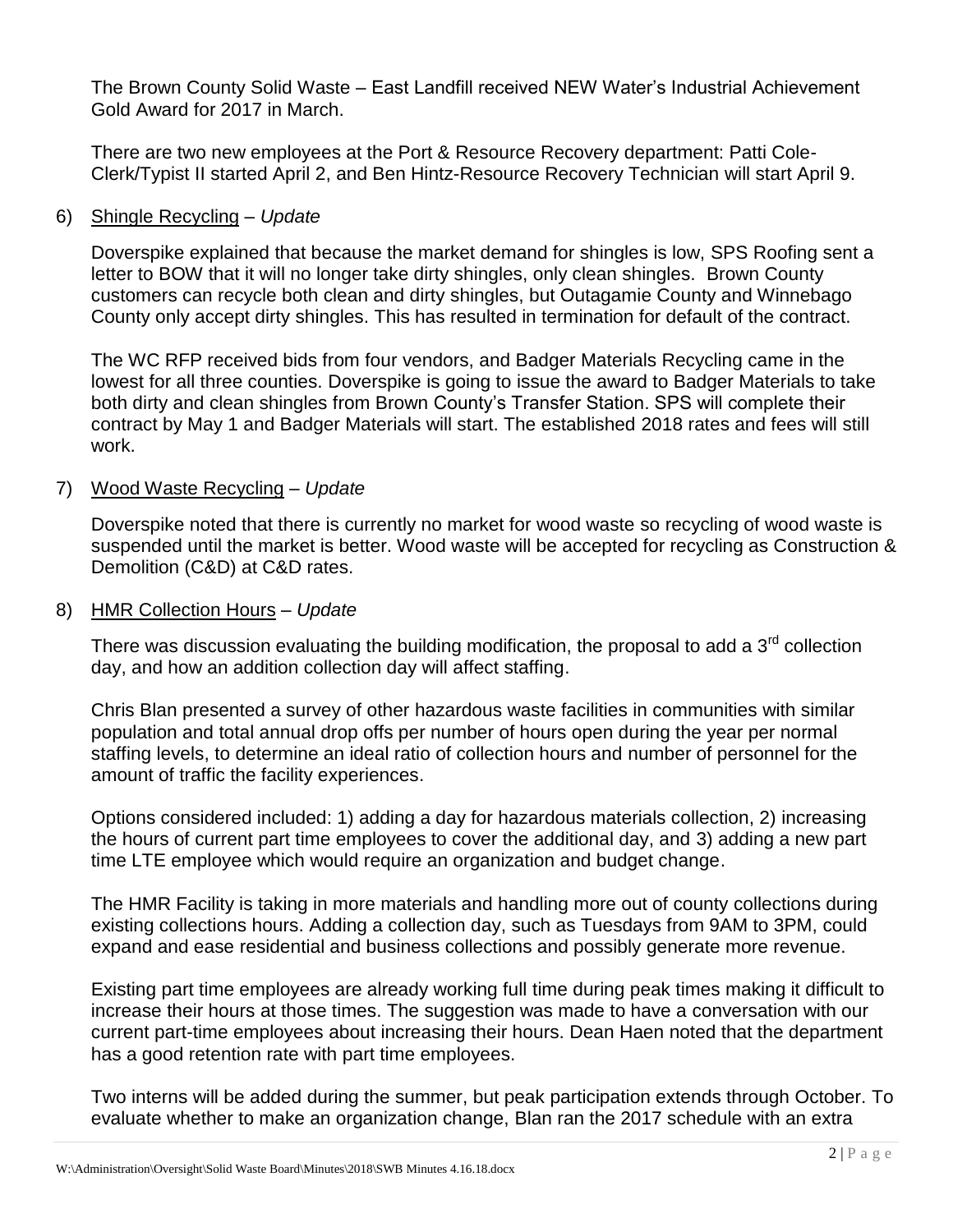person to determine the impact to budget. He discussed the need to account for employees calling in ill and vacations. A new employee would have to be trained on the front-end loader, the scales, and the roles of the job. If summer help were called a Limited Term Employee (LTE), then a student could continue to work after graduation.

Staff will pursue adding another part-time employee as part of the 2019 budget, while expanding 2018 collection hours using existing staff for the third day.

#### 9) South Landfill Plan of Operation Scope of Work – *Update*

Foth Infrastructure and Environment prepared a detailed scope of work with cost estimates for preparing the Plan of Operation. The scope of work includes: DNR permits, facility design, layout options, site preparation, site operation, site closure and long-term care. The plan will be submitted to the DNR by January 15, 2019. The cost was budgeted at \$250,000. A budget adjustment may be necessary later in the year. Regular monthly meetings with Foth are scheduled.

A letter was sent to the Town of Holland about an exit from the south end of the future landfill property, but no response has been received.

10) South Landfill Timeline – Update

Doverspike presented the timeline for development of the South Landfill. Excess clay needs to be removed from the site. Private and public buyers are being sought.

A DNR walk-through has been scheduled related to the wetland delineation.

Evaluations need to be completed in 2019 on public/private construction and operation to be ready by 2024.

## 11) BOW Labor Services - *Update*

Mark Walter presented information on staffing at the Tri-County Recycling Facility noting it is currently at 98% staffing, but it needs better coverage and better sorting. A better job of picking will yield higher revenue for the paper bales. It only takes 90 minutes to train a new staff person and determine whether the person will be retained.

Georgia Pacific has informed the MRF that it will no longer take mixed paper as newsprint grade bales. In order to get their higher market price, it needs to be sorted out.

Internationally, China has dropped their contamination rate for certain paper bales to a more stringent 0.3% which is nearly impossible to achieve. A rate of 4-5% is typical. They no longer want garbage. They recycle 60% of the world's materials. Paper pricing is better in this locality than in many other areas of the country.

## 12) Director's Report

Leonard & Finco is providing public relations services for the Port & Resource Recovery department for \$15,000 this year. Their annual report to the department notes that in terms of Ad Value Equivalency (AVE), the Port had 229 newspaper stories valued at \$4 million and 49 TV